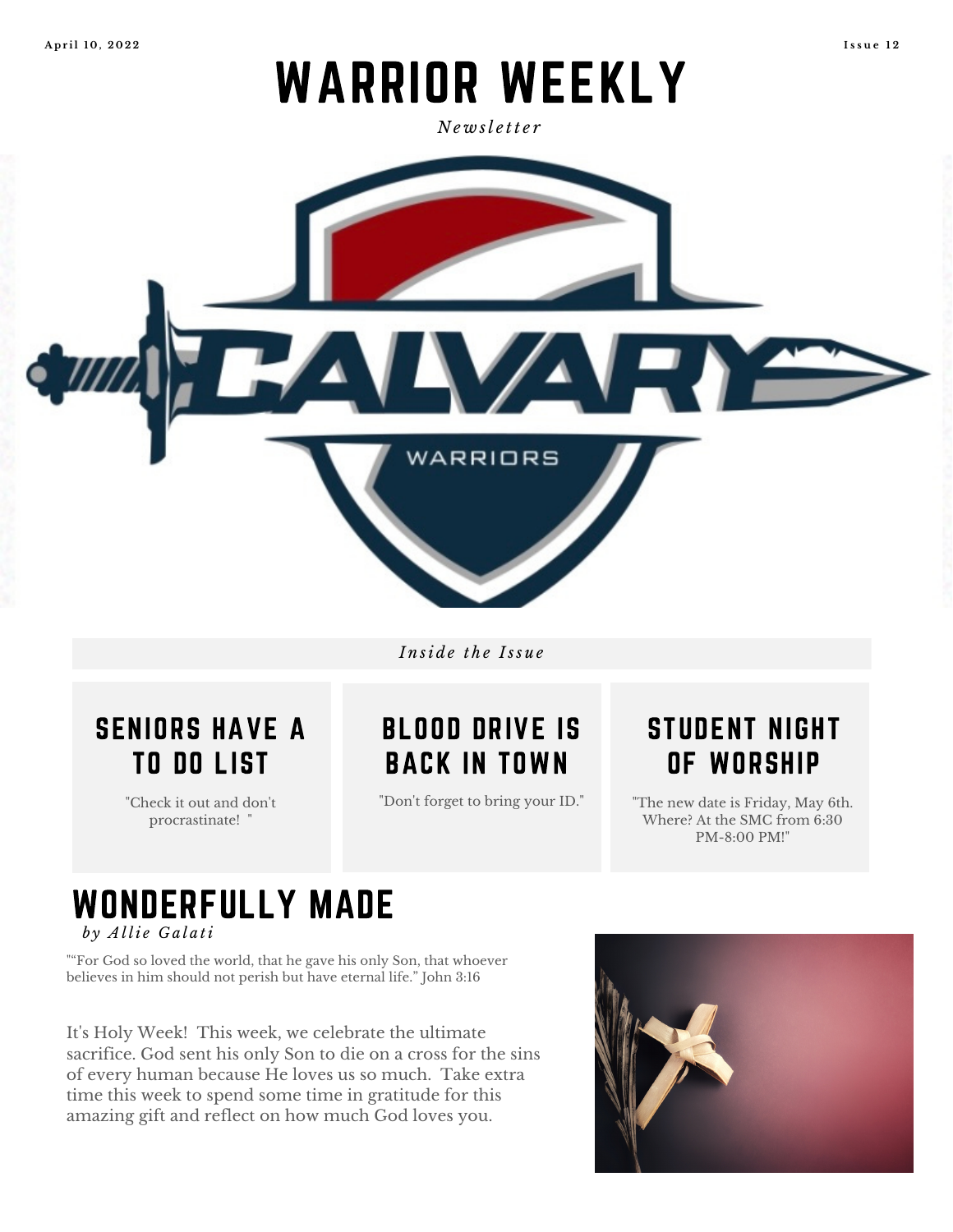#### **Mary Poppins**

The Fine Arts Department at CCHS proudly presents the 2022 spring musical, *Mary Poppins.* Performances will be on T**hursday-Saturday, April 28th-30th.** On April 28th and 29th, the performances will be at **6:30pm** and on **April 30th**, there will be a matinee performance at 10:00am. You will not want to miss this outstanding production under the leadership of Musical Director/Choreographer, Ms. Karah Rushing, and Music Director, Mr. Brandon Martell!

All performances will take place in the Calvary Church Clearwater Campus Worship Center. **General admission tickets are \$12 eac**h and are available to be purchased using **[HERE](https://payit.nelnet.net/form/URa4BlSo)**. Tickets purchased online will be available at the Will Call table when you arrive for the performance.

There will also be tickets available for purchase at the door. Seats will be available on a firstcome, first-served basis. The Worship Center doors will open approximately 30 minutes prior to the performance time for each show. If you have any questions about the spring musical, please contact CCHS Director of Fine Arts, Michael Martell at [martell.michael@cchs.us.](mailto:martell.michael@cchs.us)





#### **Give a Little Blood!**

**On Thursday, April 14th**, the Science National Honor Society will be hosting a Blood Drive on campus from **7am to 2pm**.

Parents and students are encouraged to give blood and save lives. This is our **last drive of the year** and we are looking for at least 40 heroes to step up and save 120 lives.You can sign up online by clicking **[HERE](https://donorportal.oneblood.org/donate-now/donation-centers-list-select-time?driveID=1117125)**.

You must be at least 16 years old to donate. If you are a student who is 16, please make sure to bring a copy of the Blood Donor Consent for Students and Minors (attached) signed by a parent or guardian along with an ID.

If you are a student who is 17 years or older, please make sure to **bring your ID.**

If you are a parent or guardian please feel free to sign up and donate as well.

**Most importantly, STUDENTS ARE EXPECTED TO RECEIVE APPROVAL BY THEIR TEACHER BEFORE ATTENDING THE BLOOD DRIVE. If your teacher does not give you permission to miss class, you will be counted tardy or absent.**

If you have any questions please feel free to reach out to Mr. Rust [\(rust.brandon@cchs.us\)](mailto:rust.brandon@cchs.us)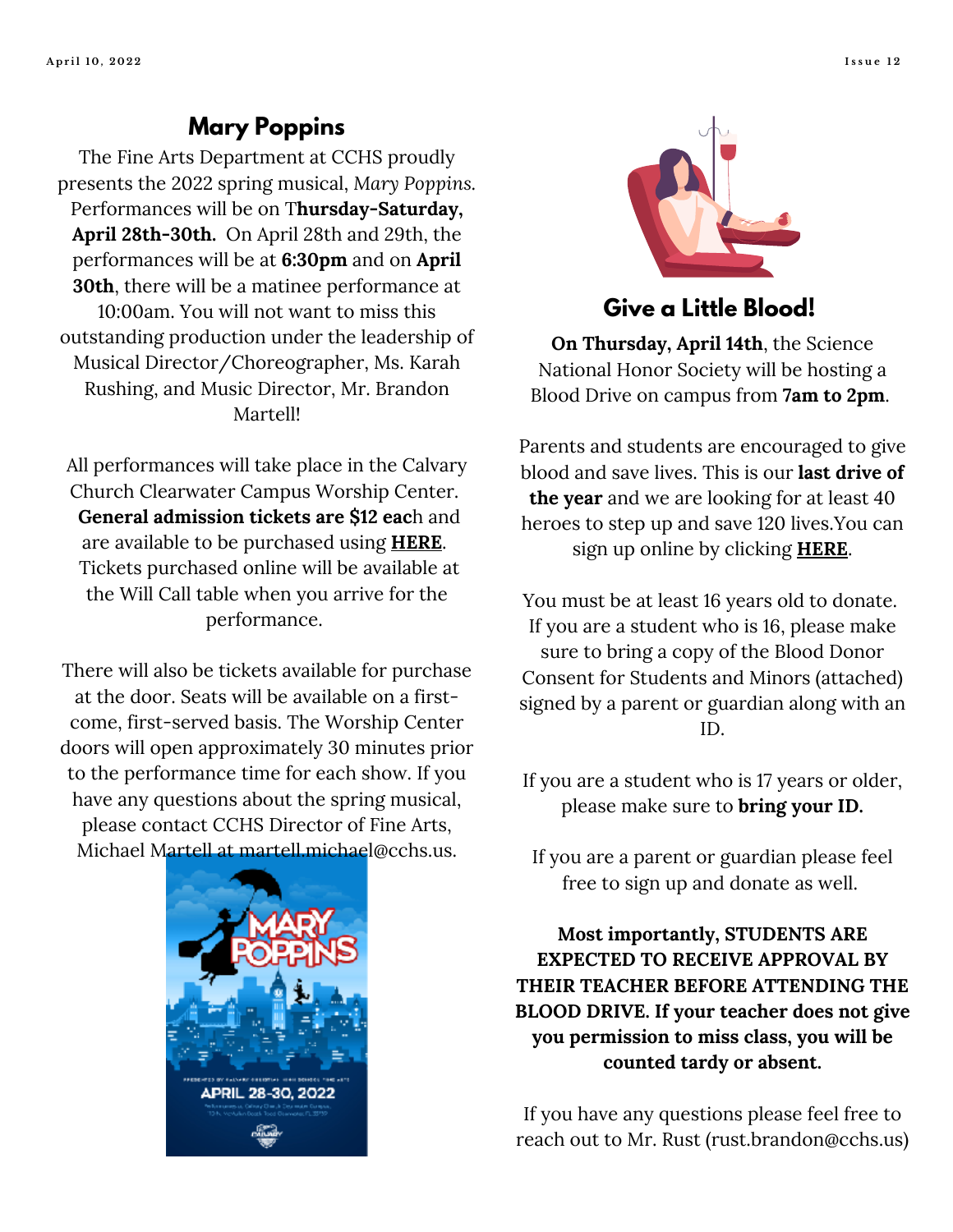# Walk for Life 2022

**Last week, CCHS kicked-off our Walk For Life (WFL) Emphasis and fundraiser. This fundraiser exists to support the ongoing ministry of New Life Solutions (NLS) in the Tampa Bay Area. To learn more about the WFL and the ministry of NLS please follow this link to their website. The mission of NLS is to "Protect the Unborn, Share the Gospel, and Transform our Communities, One Life at a Time." We believe that life begins at conception and that every life has been intentionally created by God and in His image. By life we mean every unborn child, every expectant mother and father scared or not knowing what to do, and every mother or father who carries abortion as part of their past. This is what makes New Life Solutions different and worth supporting. Therefore, we have set a huge goal of \$30,000 in fundraising for the ministry of NLS. The information below will explain how you and your family can begin raising money for the 2022 WFL. If we all rally behind this goal, we are confident that we will have no trouble raising \$30,000!**

# CCHS Walk for Life Timeline

March 30th -- KICKOFF! April 20th -- Guest Speaker, Kari Kee April 27th -- Guest Speaker, Karen Hudgins May 4th -- CCHS Prize Goal Closes May 4th -- Celebration Chapel May 7th -- Walk for Life

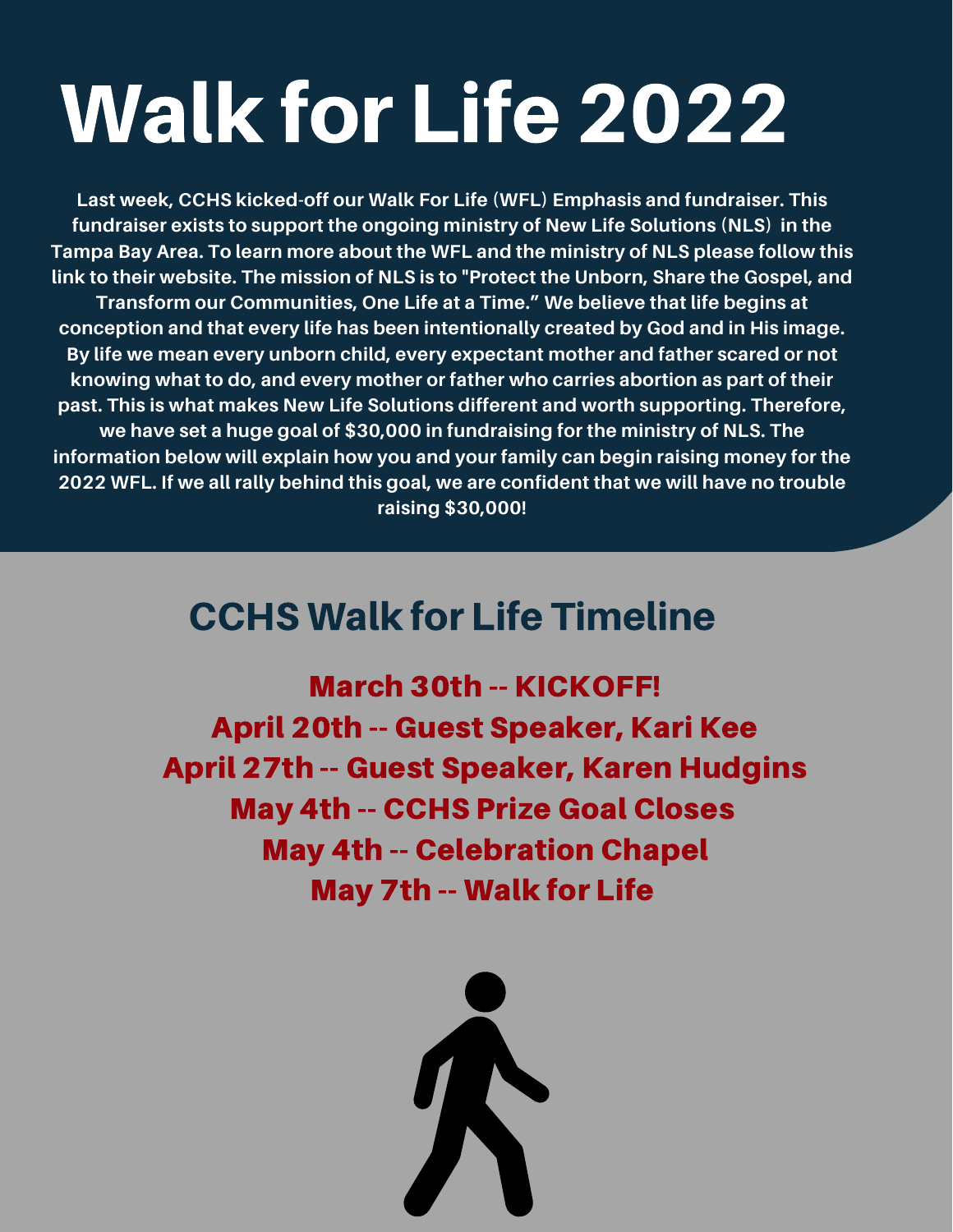# "I'm in! What's next?"

# **RAISE THAT MONEY!**

# **BUT HOW??**



This Fundeasy page will allow you to track your progress throughout the fundraising timeframe. At no point will you need to collect or handle any money or checks. Once your donors have provided their information, they will be contacted by New Life Solutions. All you need to do is get out there and invite people to join you in the saving of lives in Tampa Bay.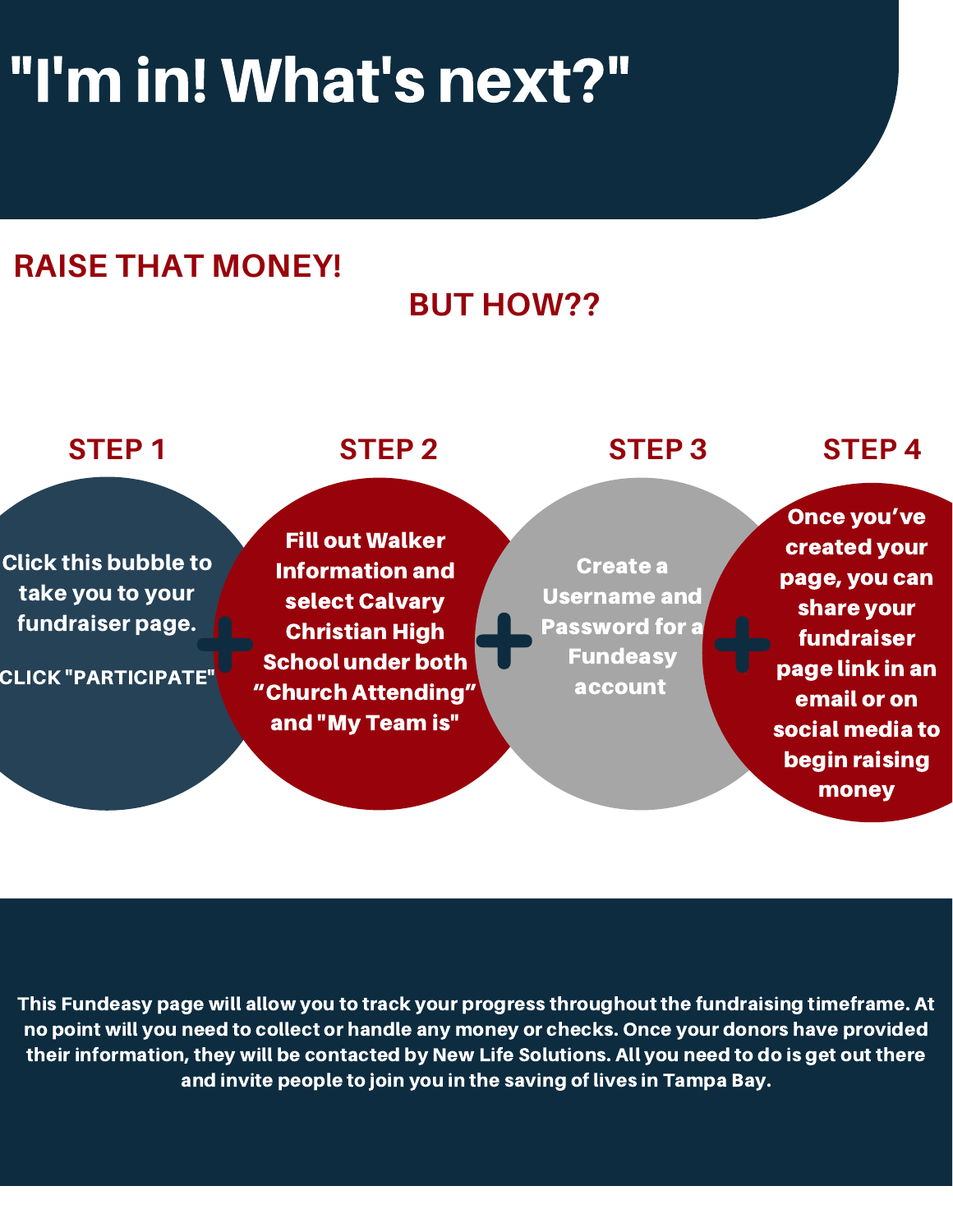# Walk for Life 2022 CCHS Goal =\$30,000

### **PRIZE LEVELS:**



AND Dr. Dupee will wear a TOUPEE!

All funds raised are due for CCHS prizes by 8am on Wednesday, May 4th. You may submit pledges after that date, but they will not be counted toward the CCHS prize total.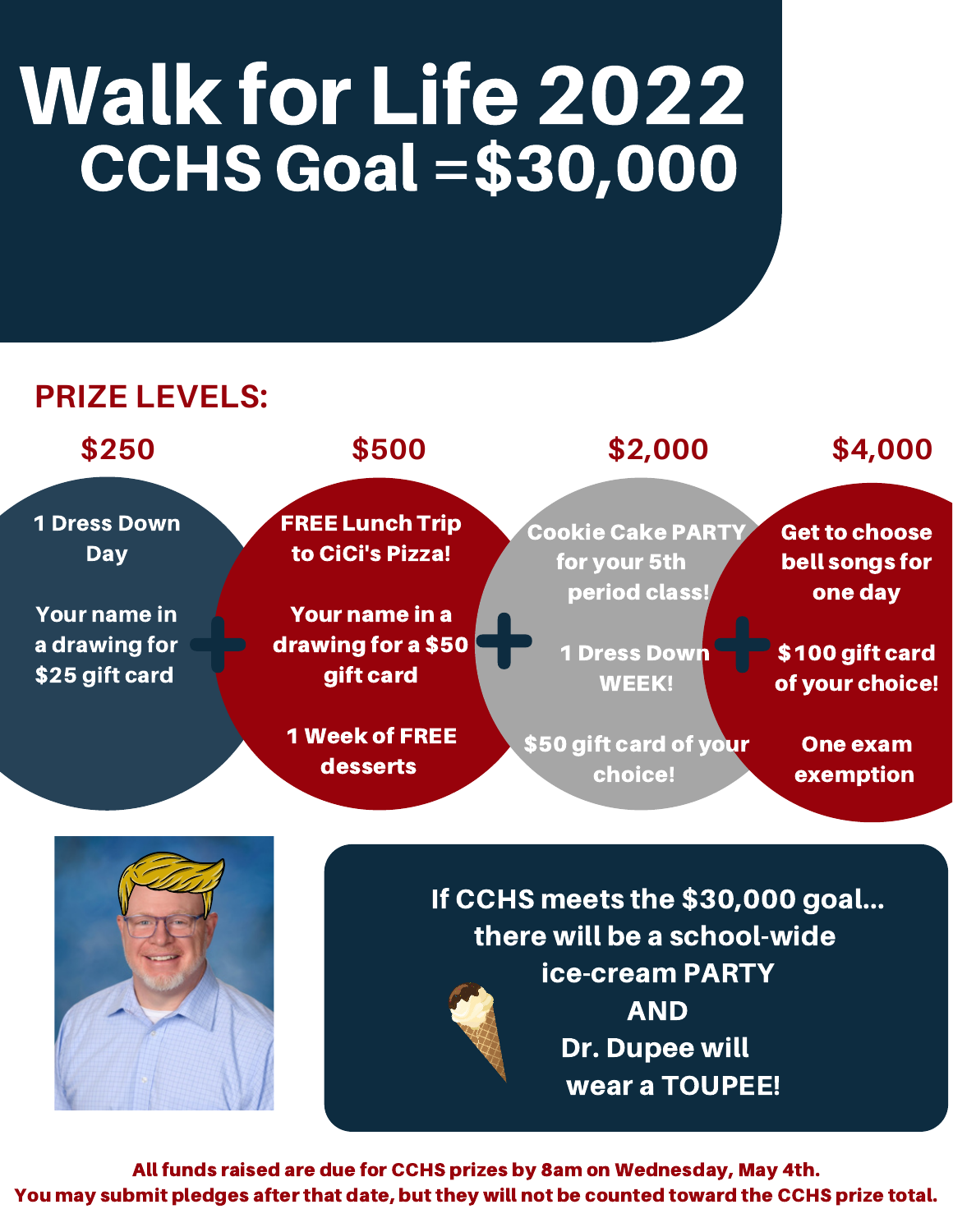



#### **Senior Celebration May 2!!**

On **Monday, May 2nd** during lunch, the College Counselors will be hosting a special event just for seniors! Wear and bring your college swag (pennants, hats, etc…) for your college/university of choice , take pics in our photo booth, and grab a sweet treat! We look forward to celebrating YOU!



#### **"College App Prep"- IN-PERSON College Counseling Session #4– April 19**

On April 19, the College Counselors will be visiting your US History class to discuss details for college application preparation, college research, ACT/SAT scores, and graduation requirements. Make plans to be in US History class on April 19, so you don't miss out on these IMPORTANT details for how you can best prepare for your senior year!



### **SENIORS- FINAL Senior Action Items & Final Transcripts**

Please watch this **[QUICK](https://vimeo.com/537712681) video** that shows you THREE final senior action items that you need to complete to be ready for your FINAL transcripts to be sent this June!

#### **SENIORS- Last Senior College Counseling Group Session- April 26**

On April 26, the College Counselors will be visiting your Economics class to discuss details for college preparation, final transcript requests, sending test scores to colleges, enrollment reminders, etc. Make plans to be in Economics class on April 26, so you don't miss out on these IMPORTANT details. .